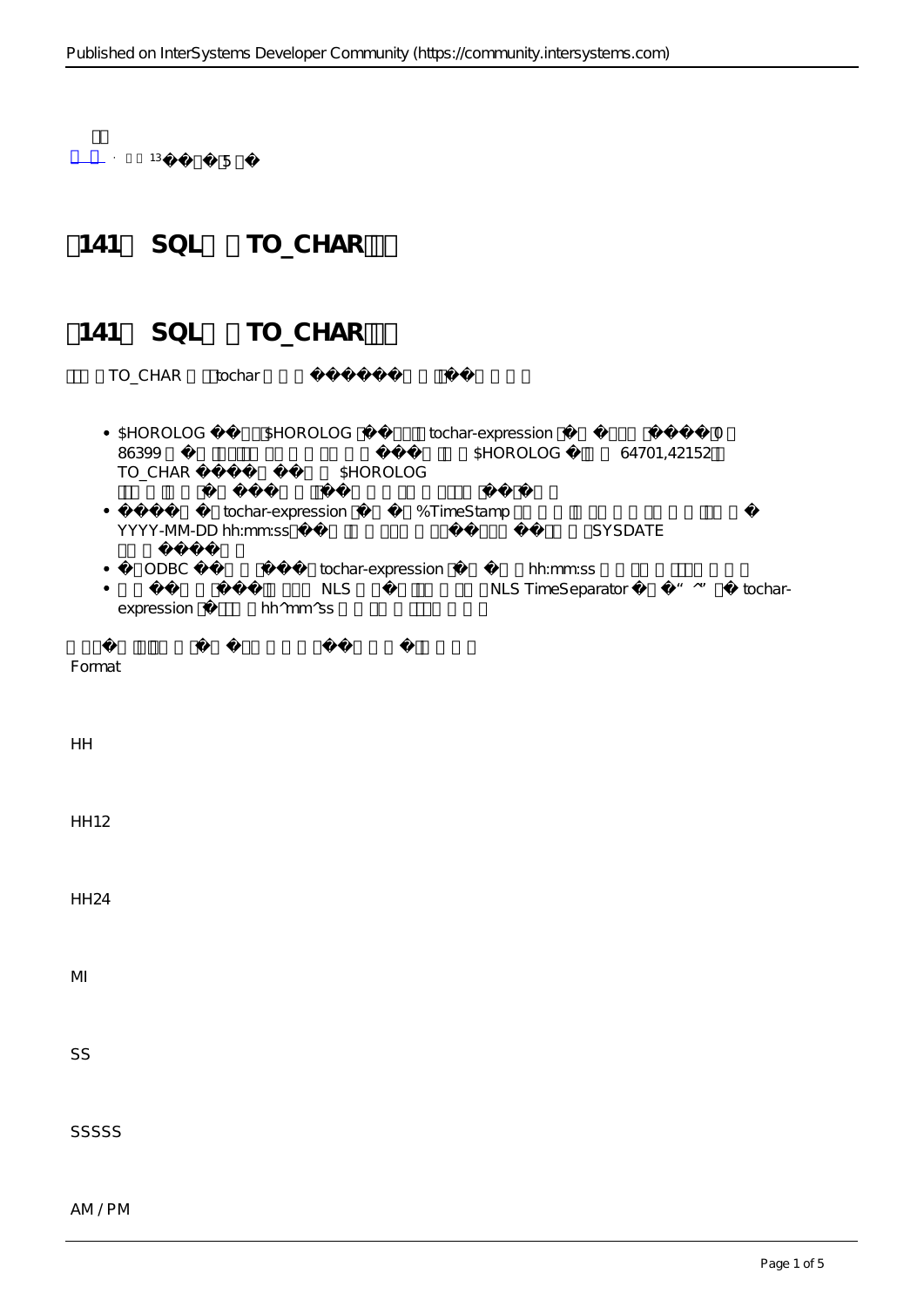## Format

```
tochar-expression
       以下示例导致"64701"被解释为时间值 05:58:21 PM:
SELECT TO CHAR('64701','HH12:MI:SS PM')
05:58:21 PM
\sim \sim tochara to the state \sim \sim \sim tochara to tochara to the state \simSELECT TO_CHAR(SYSDATE,'HH12:MI:SS PM'),
        TO_CHAR(CURRENT_TIMESTAMP(6),'HH12:MI:SS PM')
11:18:03 AM 11:18:03 AM
      SOL ODBC NLS
/// d ##class(PHA.TEST.SQLFunction).ToChar2()
ClassMethod ToChar2()
{
     s restore = ##class(%SYS.NLS.Format).GetFormatItem("TimeSeparator")
     w "Time Separator is = ", restore,!
     d ##class(%SYS.NLS.Format).SetFormatItem("TimeSeparator", "^")
     w "Time Separator is now = ",##class(%SYS.NLS.Format).GetFormatItem("TimeSeparato
r"),!
     &sql(
         SELECT 
             TO_CHAR('15:35:43.99', 'HH12:MI:SS PM'),
             TO_CHAR('15^35^43.99','HH12:MI:SS PM') 
         INTO 
             :standard,:local
     )
     w "Converted standard-format time: ",standard,!
     w "Converted locale-format time: ",local,!
     d ##class(%SYS.NLS.Format).SetFormatItem("TimeSeparator",restore)
     w "Time Separator is = ", ##class(%SYS.NLS.Format).GetFormatItem("TimeSeparator")
}
```
TO\_CHAR  $\qquad$  tochar-expression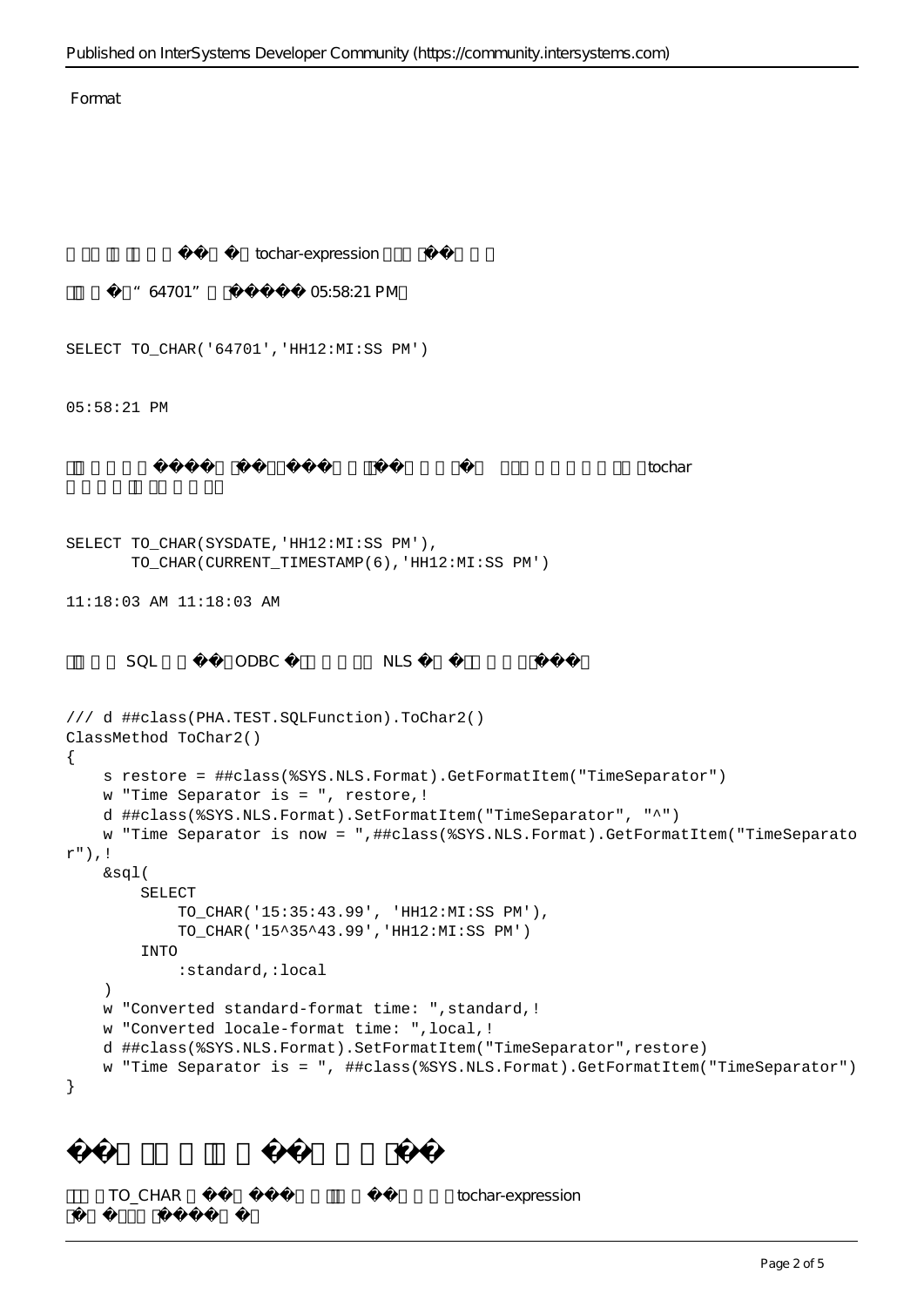| $\mathsf{H}\,\mathsf{H}$                                                                                          |
|-------------------------------------------------------------------------------------------------------------------|
|                                                                                                                   |
| <b>HH12</b>                                                                                                       |
| <b>HH24</b>                                                                                                       |
| $\mathop{\textstyle\bigwedge}\nolimits\mathop{\textstyle\bigwedge}\nolimits\mathop{\textstyle\bigwedge}\nolimits$ |
| $SS$                                                                                                              |
| SSSSS                                                                                                             |
| $\mathsf{A}\,\mathsf{M}$                                                                                          |
| PM Meridian Indicator (after noon)                                                                                |
| SELECT SYSDATE,<br>TO_CHAR(SYSDATE, 'MM/DD/YYYY HH:MI:SS'),<br>TO_CHAR(SYSDATE, 'DD MONTH YYYY at SSSSS seconds') |

TO\_CHAR TO\_CHAR TO\_CHAR

Format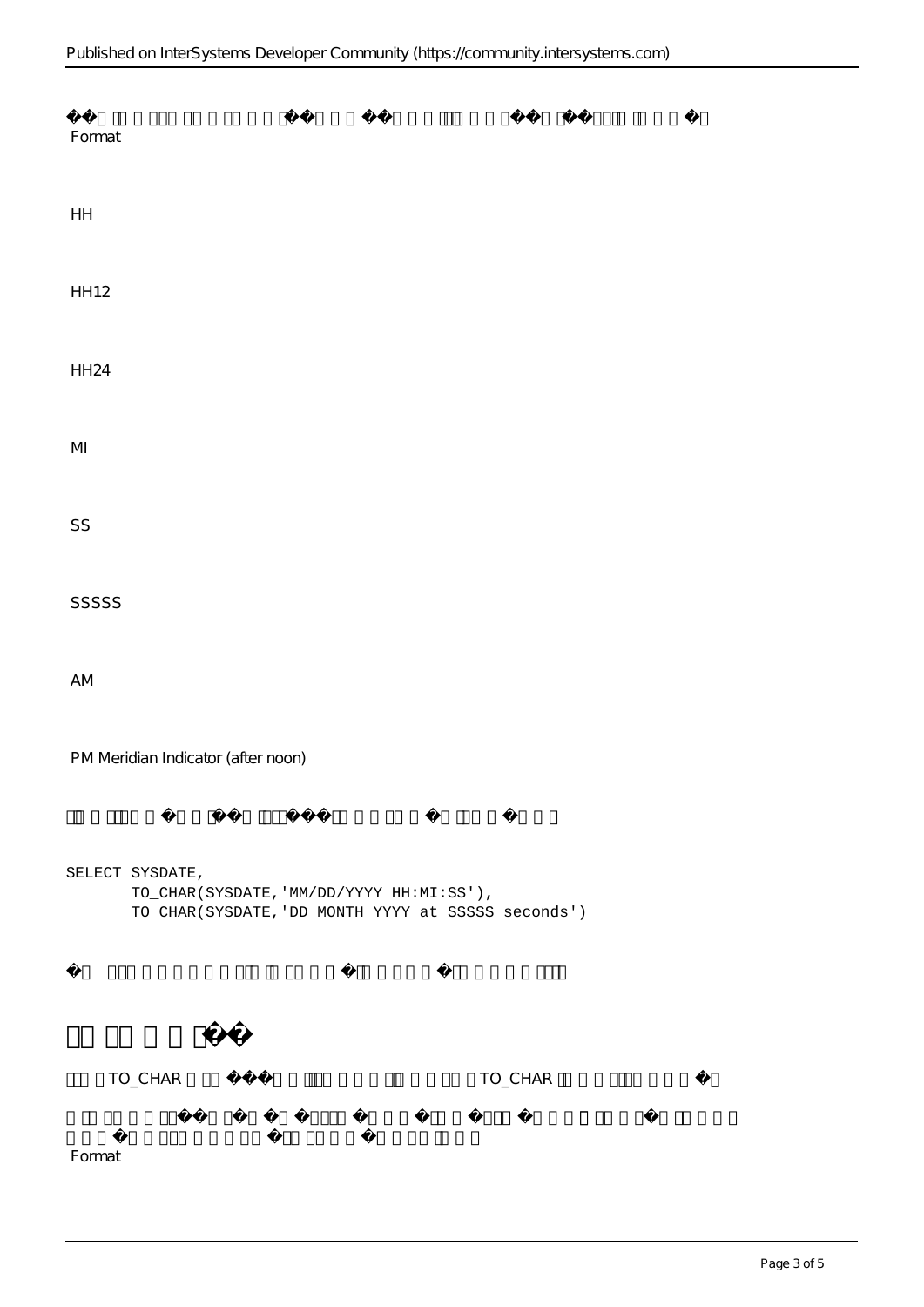| $\circ$                          |                                                                                |
|----------------------------------|--------------------------------------------------------------------------------|
| $\bigcirc$                       |                                                                                |
| $\updownarrow$                   |                                                                                |
| $\mathsf B$                      |                                                                                |
| $\mathsf{S}$                     |                                                                                |
| $\begin{array}{c} \n\end{array}$ |                                                                                |
| G                                |                                                                                |
| $\mathsf{F}\,\mathsf{M}$         |                                                                                |
| $\boldsymbol{r}$                 |                                                                                |
|                                  |                                                                                |
|                                  |                                                                                |
| NumericG roupSeparator           | DecimalSeparator                                                               |
| $\rm DHC\text{-}APP\text{-}$     | WRITE ##class(%SYS.NLS.Format).GetFormatItem("DecimalSeparator"), !            |
| $\pmb{I}$                        | DHC-APP> WRITE ##class(%SYS.NLS.Format).GetFormatItem("NumericGroupSeparator") |
|                                  | TO_CHAR<br>$(\#\#)$                                                            |
|                                  | TO_CHAR                                                                        |